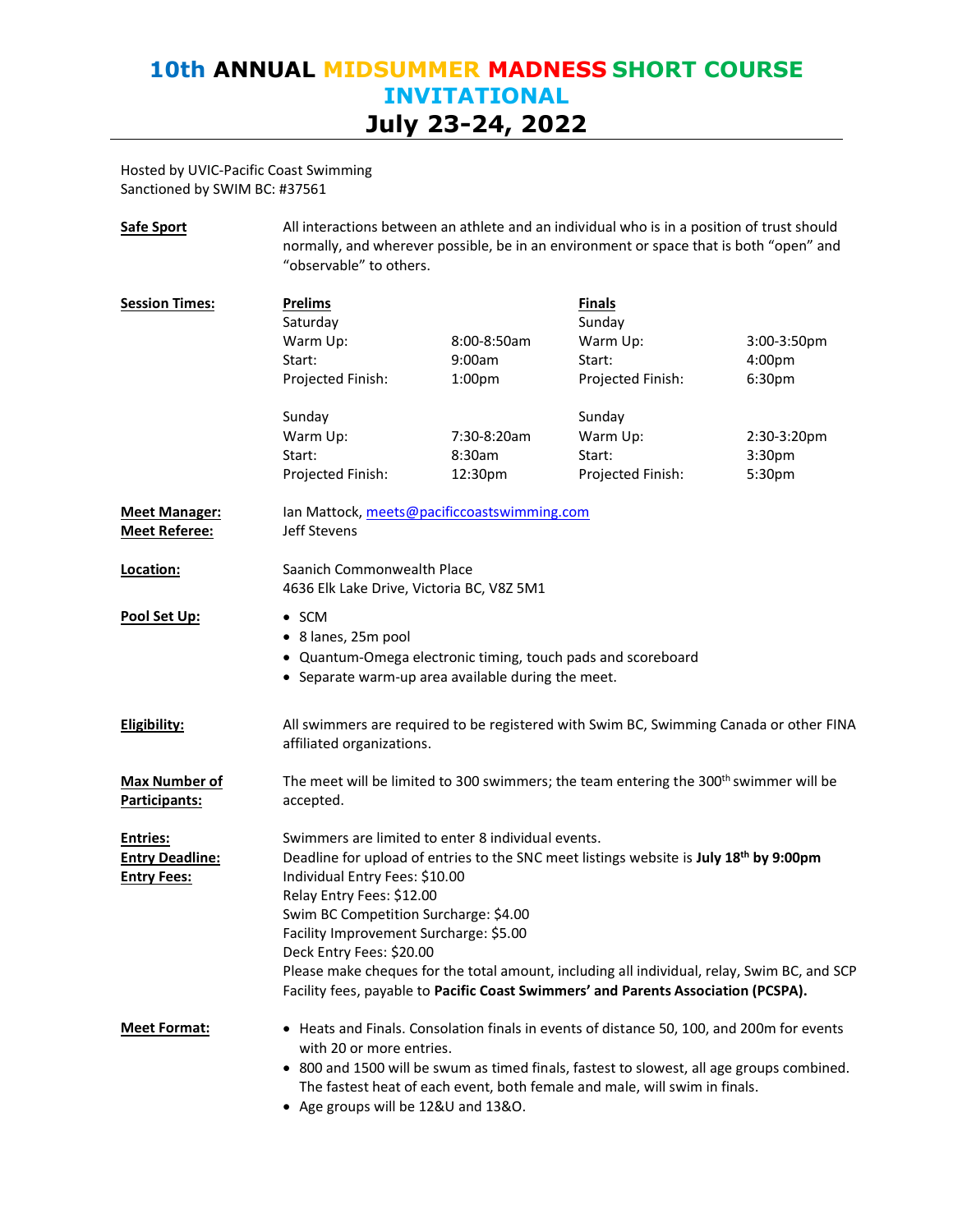| JUIY 23-24, 2022   |                                                                                                                                                                                                                                                                                                                       |  |  |  |  |
|--------------------|-----------------------------------------------------------------------------------------------------------------------------------------------------------------------------------------------------------------------------------------------------------------------------------------------------------------------|--|--|--|--|
| <b>Meet Rules:</b> | All Swimming Canada rules will be in effect<br>1.                                                                                                                                                                                                                                                                     |  |  |  |  |
|                    | Starts will be conducted from Starting Platforms (blocks) as per FINA FR 2.3 and SW 4.1.<br>2.                                                                                                                                                                                                                        |  |  |  |  |
|                    | Swim BC warm-up safety procedures will be in effect and will be monitored by safety<br>3.<br>marshals.                                                                                                                                                                                                                |  |  |  |  |
|                    | Deck entries will be allowed, but no new heats will be created.<br>4.                                                                                                                                                                                                                                                 |  |  |  |  |
|                    | Deck entries for swimmers not already in the meet must be accompanied by proof of<br>current registration, including name spelling as it appears in SNC registration system,<br>date of birth, and SNC registration number.                                                                                           |  |  |  |  |
| Scratches:         | Scratches received prior Thursday, July 21 at 12:00 noon will not incur Meet Fees.                                                                                                                                                                                                                                    |  |  |  |  |
|                    | 1. There is no scratch penalty for no-shows, step downs and unexcused and/or incomplete<br>swims during prelims and/or time finals.                                                                                                                                                                                   |  |  |  |  |
|                    | 2. The following rules apply for all finalists (A and B) plus alternates as listed on the official<br>posting of prelims results.                                                                                                                                                                                     |  |  |  |  |
|                    | a. For all final sessions, no-shows, step downs and unexcused incomplete swims will be<br>considered "late scratches" and subject to the late scratch penalty of \$20. Fines are<br>to be paid immediately. The swimmer and/or relay swimmers in question shall not<br>swim subsequent events until the fine is paid. |  |  |  |  |
|                    | b. For finals, the scratch deadline will be 30 minutes following the completion of the<br>preliminary events (excluding time final events).                                                                                                                                                                           |  |  |  |  |
|                    | c. For finals, email scratches will not be accepted.                                                                                                                                                                                                                                                                  |  |  |  |  |
| <b>Scoring</b>     | No team scoring.                                                                                                                                                                                                                                                                                                      |  |  |  |  |
| <b>Awards:</b>     | A Victors Mug will be awarded to $1st$ place individual finishers, and ribbons will be awarded<br>to 2 <sup>nd</sup> and 3 <sup>rd</sup> place finishers in both individual and relay events in all age groups.                                                                                                       |  |  |  |  |
|                    | We acknowledge the financial support of the Province of British Columbia.                                                                                                                                                                                                                                             |  |  |  |  |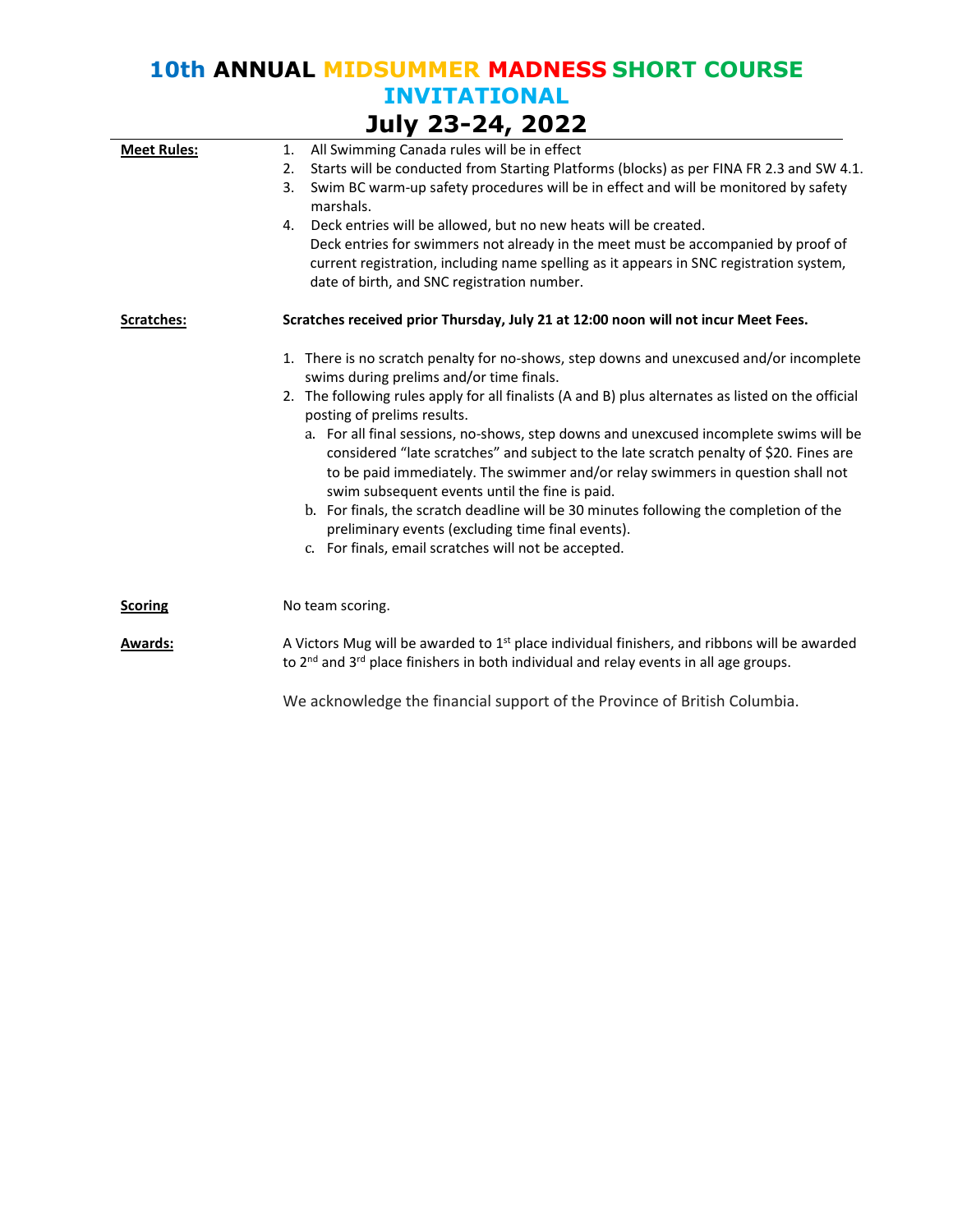|                           | <b>Event List</b>      |                          |
|---------------------------|------------------------|--------------------------|
|                           | <b>Saturday Events</b> |                          |
| <b>Girls Event Number</b> | Event                  | <b>Boys Event Number</b> |
| 1                         | 4x50 Medley Relay      | 2                        |
| 3                         | 400 Freestyle          | 4                        |
| 5                         | 50 Butterfly           | 6                        |
| 7                         | 100 Backstroke         | 8                        |
| 9                         | 200 Breaststroke       | 10                       |
| 11                        | 100 Freestyle          | 12                       |
| 13                        | 50 Backstroke          | 14                       |
| 15                        | 200 IM                 | 16                       |
| 17                        | 200 Butterfly          | 18                       |
| 19                        | 1500 Freestyle         | 20                       |
|                           | <b>Sunday Events</b>   |                          |
| <b>Girls Event Number</b> | Event                  | <b>Boys Event Number</b> |
| 21                        | 4x50 Freestyle Relay   | 22                       |
| 23                        | 400 IM                 | 24                       |
| 25                        | 100 Breaststroke       | 26                       |
| 27                        | 200 Freestyle          | 28                       |
| 29                        | 100 Butterfly          | 30                       |
| 31                        | 50 Breaststroke        | 32                       |
| 33                        | 200 Backstroke         | 34                       |
| 35                        | 50 Freestyle           | 36                       |
| 37                        | 800 Freestyle          | 38                       |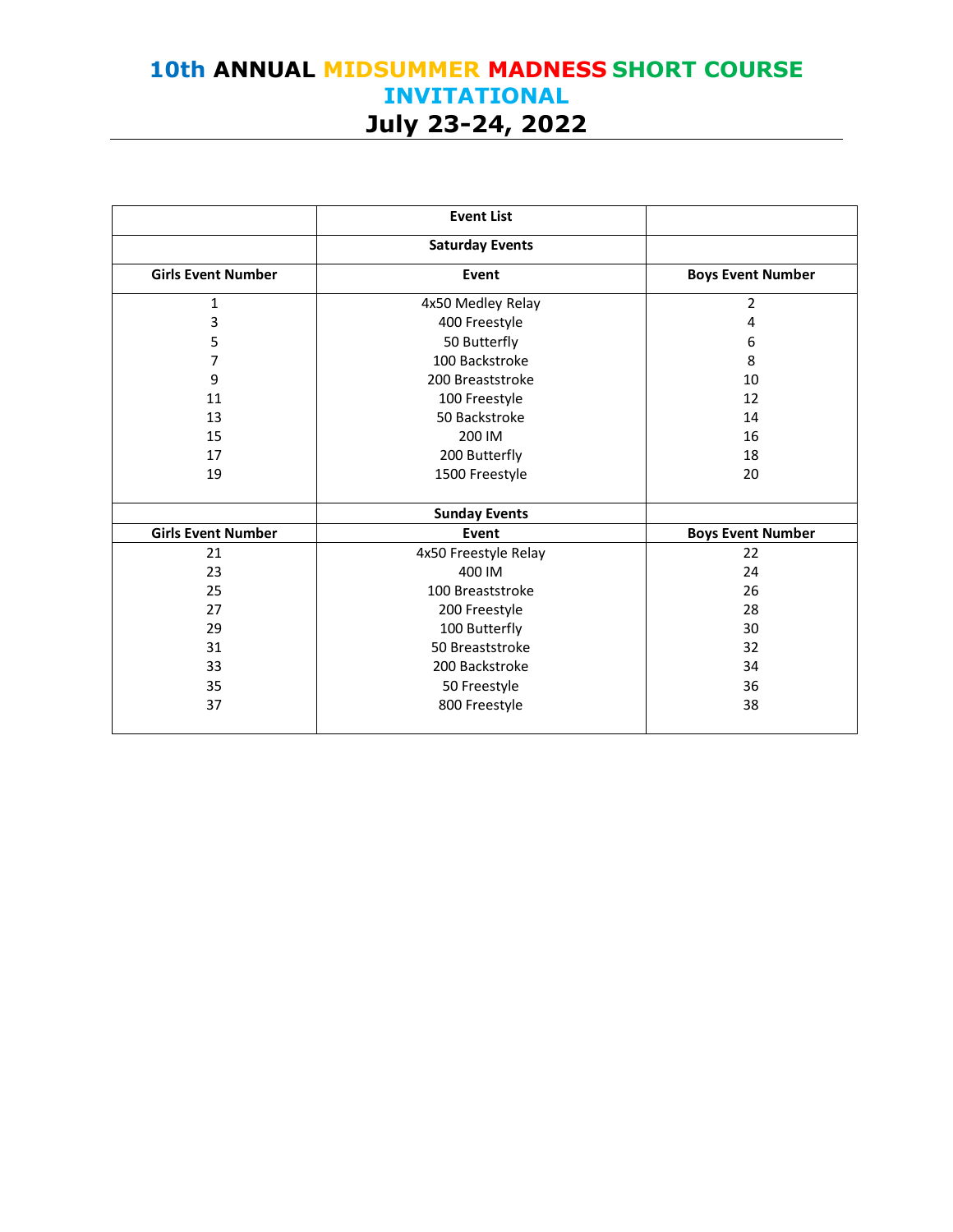

### **COMPETITION WARM-UP SAFETY PROCEDURES**

Meet Management for all sanctioned Swim BC swimming competitions must ensure the following safety procedures are applied. It is incumbent on coaches, swimmers, and officials to work together to comply with these procedures during all scheduled warm-up periods. Coaches are requested to encourage swimmers to cooperate with Safety Marshals.

#### **GENERAL WARM-UP:**

- Swimmers must enter the pool **FEET FIRST** in a cautious manner, entering from a start or turn end only and from a standing or sitting position.
- Running on the pool deck and running entries into the pool are prohibited.
- $\Box$  Meet Management may designate the use of sprint or pace lanes during the scheduled warm-up time. Any such lane usage must be communicated through a pre-competition handout or announcement and visible through on deck signage.
- **Swim BC recommends that**, where lane density exceeds 20 swimmers per lane SC or 40 swimmers per lane LC, Meet Management split warm-up to ensure a safe environment (swimmers per lane) exists (i.e. by club, gender or age). A split warm up must be communicated in some fashion prior to the start of warm-up. This can be through a pre-competition handout or email, a technical meeting, or a general announcement.
- Diving starts shall be permitted only in designated sprint lanes. Only one-way swimming from the start end of sprint lanes is permitted.
- Pools with backstroke starting ledges available may offer a designated lane for backstroke starts, at meet management's discretion. (This is not mandatory if not enough general lane space is available for the number of swimmers in the meet.)
- Notices or barriers must be placed on starting blocks to indicate no diving during warm-up.
- $\Box$  Pre-event training shall be managed by the coaches and will have sufficient lifeguards on deck. There will be no Safety Marshals in place during pre-event training.
- $\Box$  Safety Marshals will not be in place during the competition in warm-up/warm-down pools.

#### **EQUIPMENT:**

- Kick Boards, Pull-Buoys, Ankle Bands, and Snorkels are permitted for use in the main warm-up pool during warm-up.
- Hand paddles and flippers are permitted for use in a secondary warm-up pool only (where available), at meet management's discretion and recommended only for national events or senior competitions.
- At meet management's discretion and based on available space, the Meet Manager may permit use of tubing or cord assisted sprinting in designated lanes and during specific times of the warm-up only. It is recommended that this only be allowed in secondary warm-up pools as space allows. Coaches are responsible for equipment reliability and use. This is recommended only for national events or senior competitions.

#### **VIOLATIONS:**

*It is recognized that there is a level of interpretation and common sense that must be applied when applying these guidelines. Diving headfirst quietly into an empty pool at the start of warm-up is not the same as diving headfirst into a crowded lane. Judgment and context are required. This section is specific to diving violations and not equipment.*

- Swimmers witnessed by a Safety Marshal diving or entering the water in a dangerous fashion may be removed, by the Meet Referee, without warning from their first individual event following the warm-up period in which the violation occurred and the alternates in that event notified should that event be a final. They may also receive a verbal warning from the Safety Marshal. Swimmers receiving verbal warnings will have their names and clubs registered with the Meet Manager and should subsequent violations occur the swimmer may be removed by the Referee without warning from their first individual event as noted above.
- $\Box$  In the case of a second offense during the same competition the swimmer may be removed from the remainder of the competition by the Meet Referee.